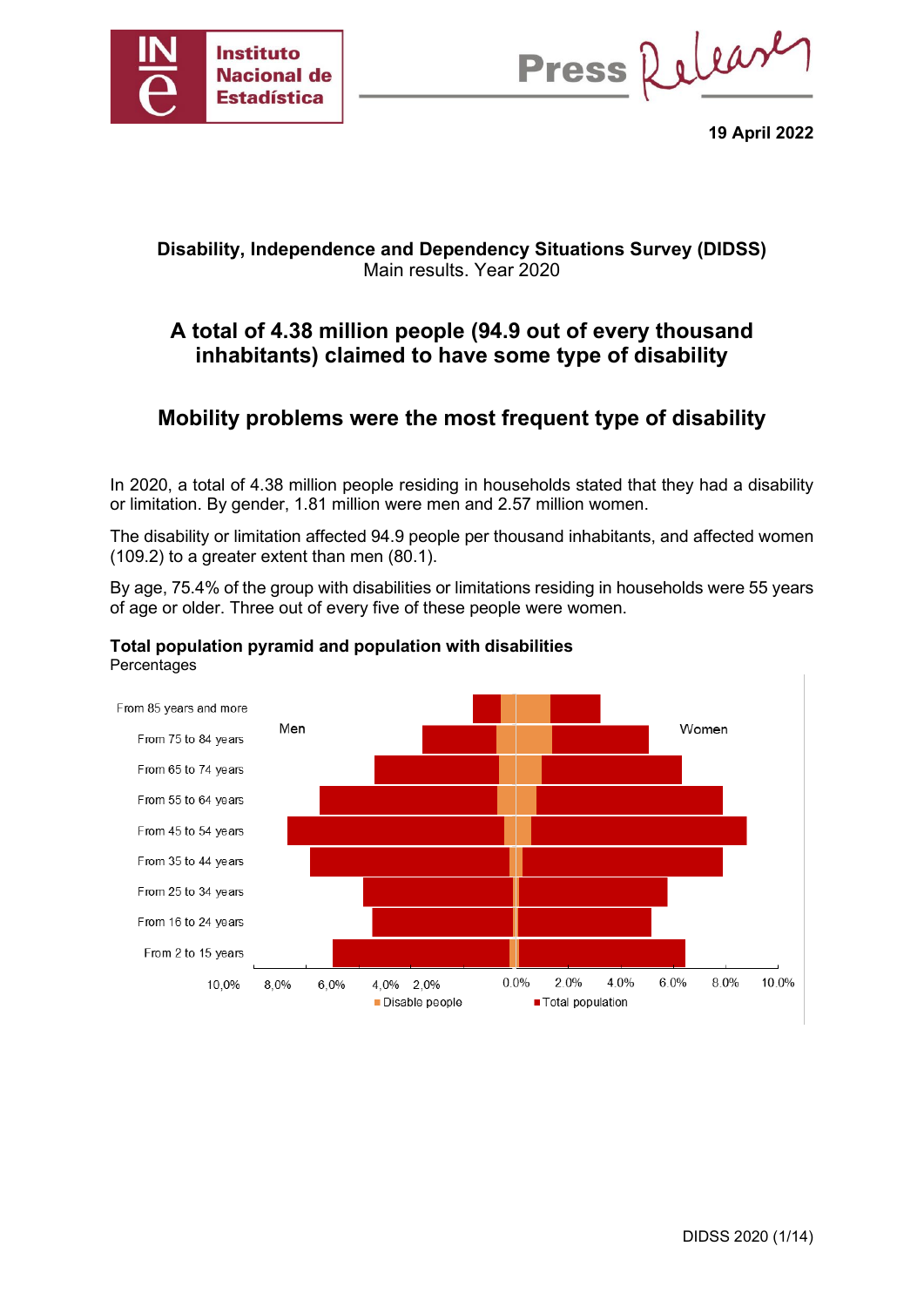#### **Disability in persons aged six and over**

Press Relear

The study of disability characteristics has focused on the population aged six and over. For minors the prognosis of evolution is uncertain and only the limitations adapted to their age in the group of two to five years are analysed.

The number of persons aged six and over with a disability was 4.32 million in 2020, which represents an increase of 14.0% compared to the previous survey, carried out in 2008.

By gender, 1.77 million men (17.1% more than in the previous survey) and 2.55 million women (11.9% more) reported having a disability.

The disability rate stood at 81.2 per thousand among men and 112.0 per thousand among women (11.8% and 5.4% more than in 2008, respectively).



**Persons with disabilities aged six and over** 

By age group, disability rates were higher in men up to 34 years of age and in women from 35 onwards. The most marked difference by sex was recorded after 70 years.

The only age group in which the rate of disability increased significantly compared to 2008 was the group between 6 and 24 years old.

On the other hand, the greatest decreases in the rates with respect to the previous survey occurred among people between 35 and 44 years old and between 70 and 74 years old.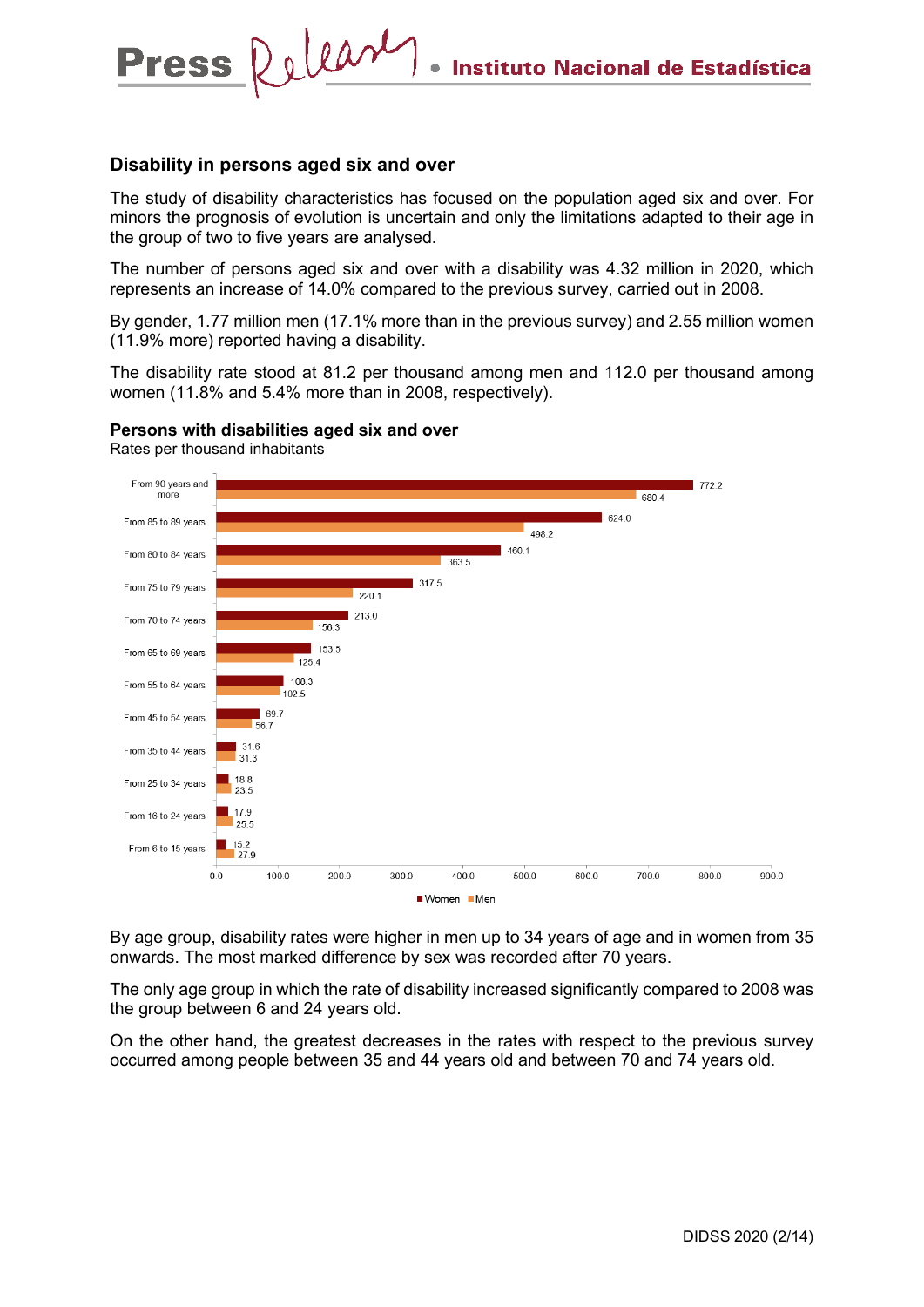#### **People aged six and over with disabilities by age group. Year 2020**

Press Release

Rates per thousand inhabitants and percentage variation with respect to the year 2008

|                        |       |       |       | Variation | Variation | Variation |
|------------------------|-------|-------|-------|-----------|-----------|-----------|
|                        | Total | Men   | Women | Total     | Men       | Women     |
| Total                  | 97.0  | 81.2  | 112.0 | 8.1       | 11.9      | 5.4       |
| From 6 to 15 years     | 21.8  | 27.9  | 15.2  | 18.2      | 20.8      | 13.5      |
| From 16 to 24 years    | 21.8  | 25.5  | 17.9  | 33.9      | 28.8      | 41.6      |
| From 25 to 34 years    | 21.2  | 23.5  | 18.8  | $-3.8$    | $-5.7$    | $-0.3$    |
| From 35 to 44 years    | 31.5  | 31.3  | 31.6  | $-18.5$   | $-20.6$   | $-16.2$   |
| From 45 to 54 years    | 63.2  | 56.7  | 69.7  | $-5.2$    | $-5.5$    | $-4.8$    |
| From 55 to 64 years    | 105.5 | 102.5 | 108.3 | $-6.9$    | 5.6       | $-15.8$   |
| From 65 to 69 years    | 140.1 | 125.4 | 153.5 | $-10.1$   | $-10.4$   | $-9.7$    |
| From 70 to 74 years    | 186.8 | 156.3 | 213.0 | $-14.4$   | $-11.1$   | $-15.9$   |
| From 75 to 79 years    | 274.1 | 220.1 | 317.5 | $-11.3$   | $-16.2$   | $-7.5$    |
| From 80 to 84 years    | 420.2 | 363.5 | 460.1 | $-1.5$    | 8.1       | $-5.0$    |
| From 85 to 89 years    | 576.6 | 498.2 | 624.0 | 0.4       | $-1.5$    | 2.2       |
| From 90 years and more | 743.3 | 680.4 | 772.2 | $-1.1$    | 1.8       | $-1.4$    |

## **Disability Type**

Mobility problems were the most frequent type of disability among persons aged six and over, with a rate of 54.0 per thousand inhabitants. By gender, the rate was higher among women (68.5 compared to 38.9 for men).

All types of disability affected women more than men. The greatest differences were found in mobility problems and difficulties in carrying out domestic tasks, where the prevalence rates in women were nearly double those of men.

#### **Type of disability of people aged six and over by gender**

Rates per thousand inhabitants

|                                       | Total | Men  | Women |
|---------------------------------------|-------|------|-------|
| Total                                 | 97.0  | 81.2 | 112.0 |
| Mobility                              | 54.0  | 38.9 | 68.5  |
| Household task                        | 45.1  | 31.8 | 57.8  |
| Self-care                             | 30.6  | 22.9 | 38.0  |
| Hearing                               | 27.6  | 24.1 | 31.0  |
| Vision                                | 23.6  | 18.4 | 28.6  |
| Communication                         | 21.3  | 18.7 | 23.7  |
| Learning                              | 15.8  | 13.4 | 18.2  |
| Interaction and personal relationship | 13.6  | 13.5 | 13.8  |

Note: The same person can be in more than one disability category

A total of 55.7% of people with disabilities presented significant mobility difficulties, 46.5% had problems related to domestic life and 31.6% with personal care.

These percentages rose to 65.1%, 64.5% and 48.5%, respectively, among people with disabilities aged 80 and over.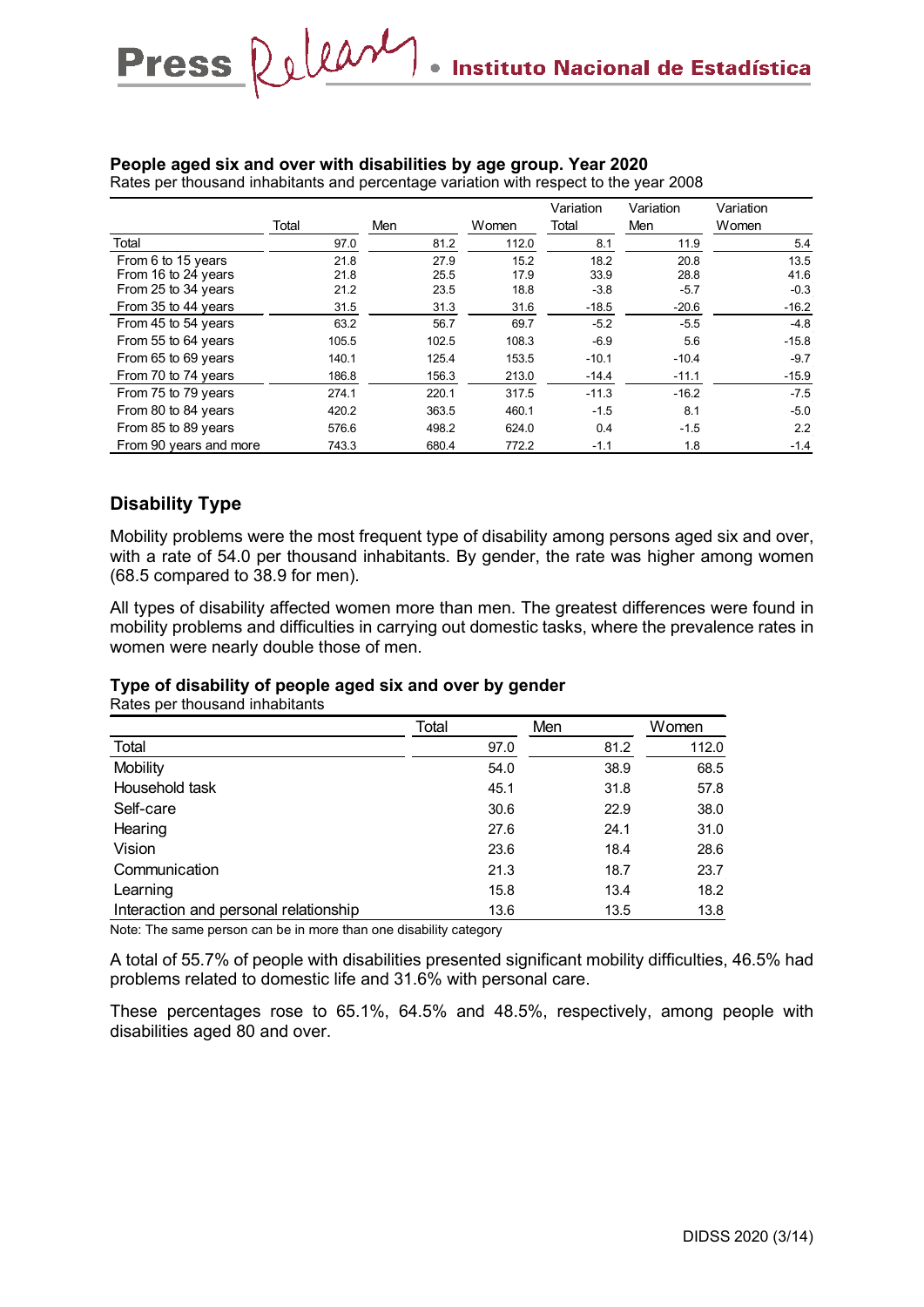# **Type of disability of people aged six and over by age group**

Press Relear

**Percentages** 

|                                       |         | From 6 to 44 | From $45$ to $64$ | From 65 to 79 | From 80 years |
|---------------------------------------|---------|--------------|-------------------|---------------|---------------|
|                                       | Total   | vears        | vears             | years         | and more      |
| Total (thousand of people)            | 4,318.1 | 533.1        | 1,156.9           | 1,232.1       | 1,396.0       |
| Mobility                              | 55.7%   | 38.2%        | 53.1%             | 55.0%         | 65.1%         |
| Household task                        | 46.5%   | 38.1%        | 34.6%             | 40.8%         | 64.5%         |
| Self-care                             | 31.6%   | 25.7%        | 20.2%             | 25.7%         | 48.5%         |
| Hearing                               | 28.5%   | 12.4%        | 21.2%             | 31.0%         | 38.5%         |
| Vision                                | 24.3%   | 17.9%        | 24.7%             | 23.9%         | 26.9%         |
| Communication                         | 21.9%   | 31.8%        | 13.4%             | 15.0%         | 31.4%         |
| Learning                              | 16.3%   | 28.5%        | 10.2%             | 10.3%         | 22.1%         |
| Interaction and personal relationship | 14.1%   | 32.5%        | 12.3%             | 6.8%          | 14.9%         |

Note: The same person can be in more than one disability category

A total of 2.4 million people indicated that they have the highest degree of severity in some type of disability when they're without aid (1.5 million women and 0.9 million men). Difficulties in performing housework (63.1%), mobility problems (62.7%) and self-care (61.9%) presented the greatest severity.

The number of people receiving some kind of technical or personal assistance or both stood at 3.3 million. Women accessed proportionally more aid: 78.2% compared to 71.8% of men.

By type of disability, people with difficulties with self-care and household chores received the most help (nine out of 10), followed by people with learning difficulties (eight out of 10).



#### **Aid by type of disability Percentages**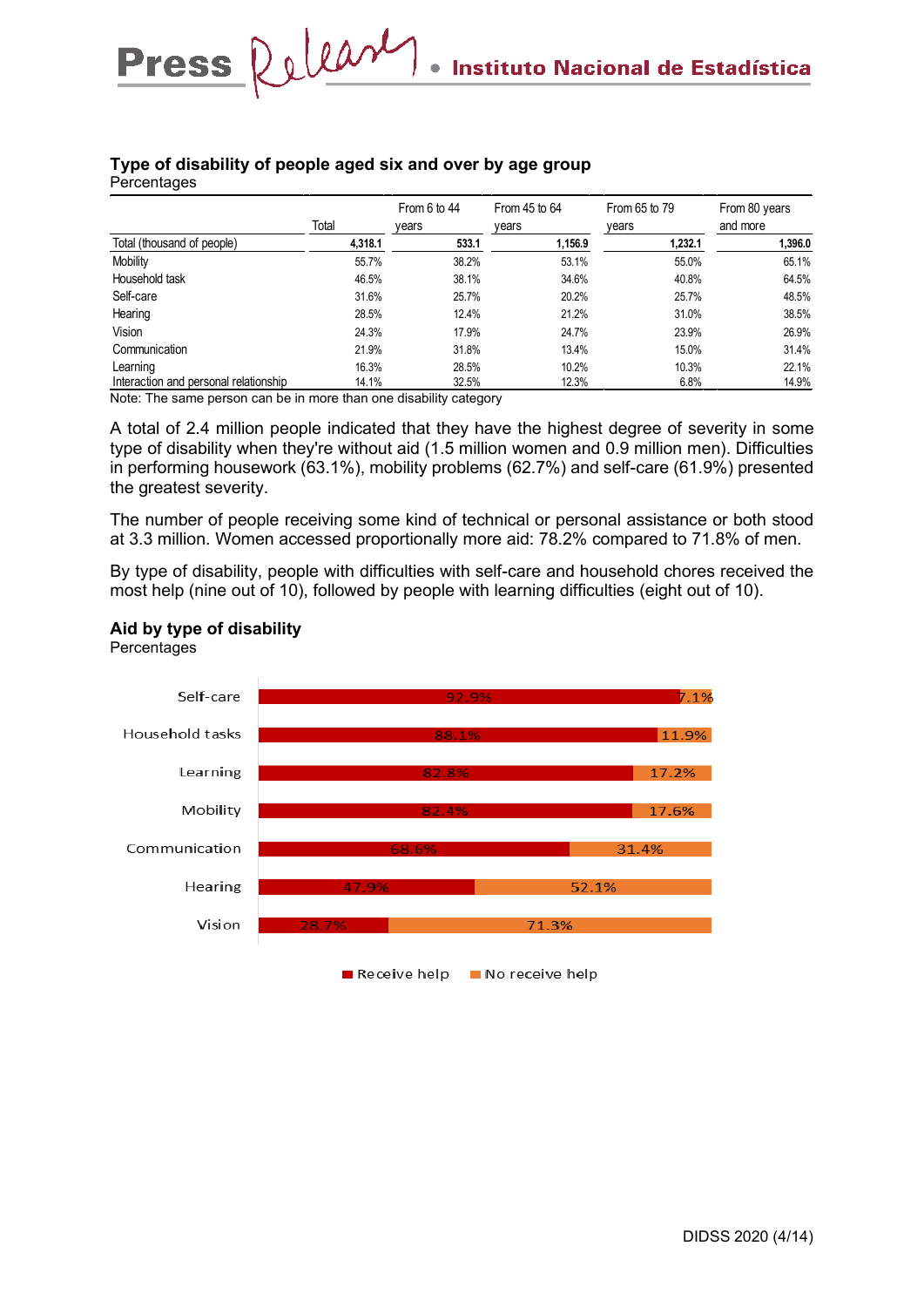For their part, 1.3 million people have the highest degree of severity when they have aid. Of them, 851.2 thousand were women and 458.0 thousand were men.

## **Education and disability in the age group from six to 15 years**

Relear

**Press** 

The number of people between the ages of six and 15 with some type of disability stood at 106.3 thousand in 2020. Of this figure, 70.3 thousand were boys and 36.0 thousand girls.

Disability related to learning difficulties, knowledge application and carrying out tasks was the most frequent in this age group (55.9% of the total), followed by communication problems (49.8%).

#### **Types of disability of people between six and 15 years old by sex Percentages**



Note: The same person can be in more than one disability category.

## **Education in the age group from six to 15 years**

A total of 99.5% of children between the ages of 6 and 15 with disabilities were in school at the time of the interview. More than half (58.7%) were in an ordinary school receiving personalized support, 20.8% were in an ordinary school without any type of personalized support, and 19.3% were in a special education centre.

As regards curricular adaptations or support for educational inclusion, 52.1% of the minors in school received satisfactory support and adaptations, 24.2% received them but found them to be insufficient, and 11.1% needed curricular adaptations or support and did not receive it.

A total of 16.3% of minors with hearing problems and 12.7% of those with learning problems stated that they needed curricular adaptations or support and did not receive it.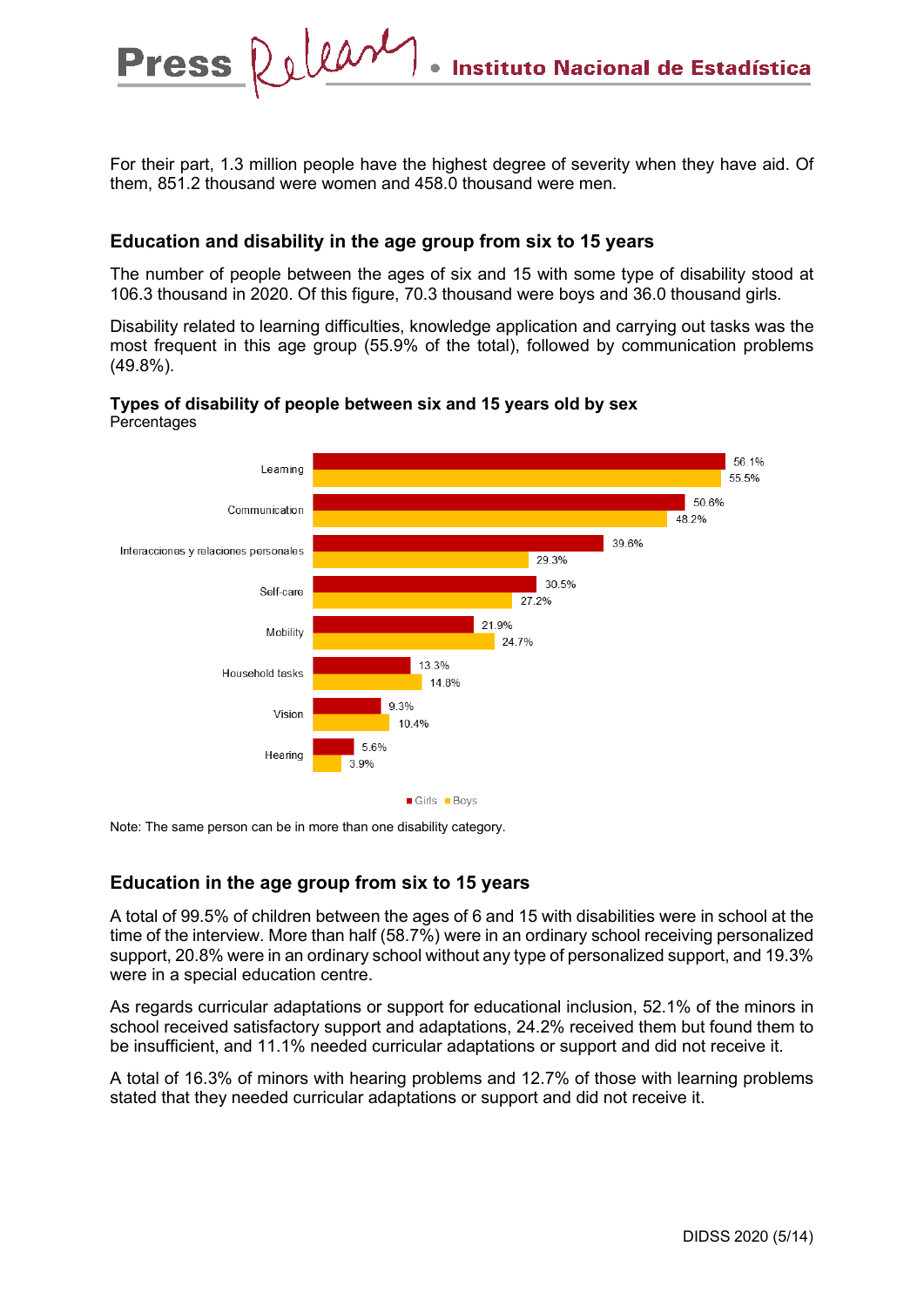## **Availability of curricular adaptations or sufficient support for educational inclusion Percentages**



Regarding the necessary adaptations in the class or school due to disabilities, for six out of 10 of these minors no adaptation was necessary due to their disability; for the rest it was necessary, although these adaptations were not made in 28.4 % of the cases.

## **Studies and type of disability in the age group of those 16 and over**

At the time of the interview, there were 120.8 thousand people with disabilities aged 16 and over (2.9% of the total) who were carrying out some type of studies. A total of 41.2% were between 16 and 24 years old, 49.9% were between 25 and 64 years old, and 8.9% were people aged 65 or over.

A total of 47.7% of the students from 16 to 24 years old took a secondary education course and 19.1% took special education.

Among those aged 25 to 64, 35.9% were in a vocational training centre and 21.5% in a special education centre.

Difficulties in carrying out domestic tasks and mobility problems were the most frequent types of disability among persons aged 16 and over who were pursuing some type of studies. Specifically for 36.9% and 33.5% of the total, respectively.

As regards curricular adaptations or support for educational inclusion, 33.5% of persons with disabilities aged 16 and over who were in school received satisfactory support and adaptations, 12.6% received them but found them to be insufficient, and 17.7% needed curricular adaptations or support and did not receive it.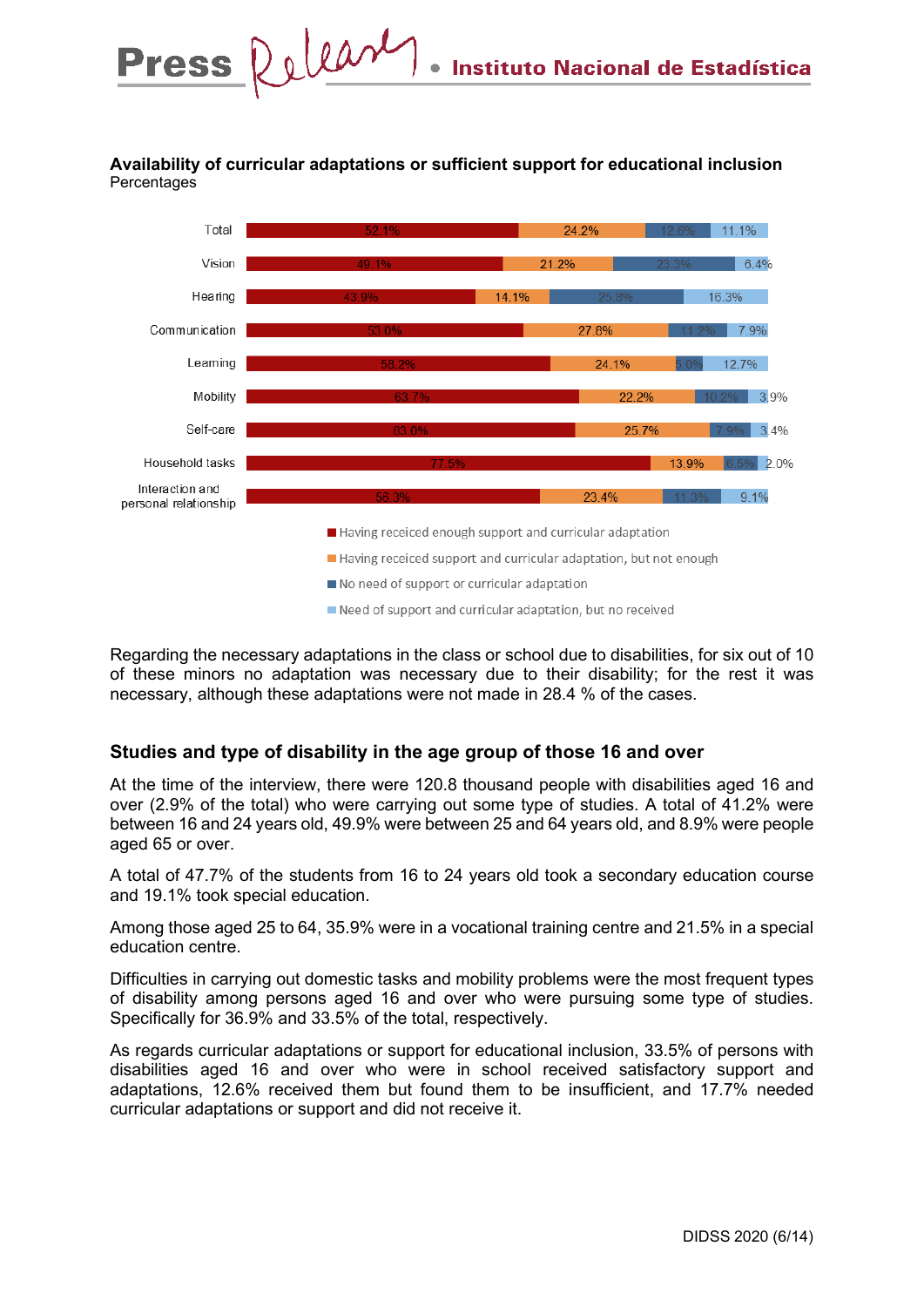Regarding the necessary adaptations in the class or school due to disabilities, for seven out of 10 of these persons no adaptation was necessary due to their disability. For the rest, it was necessary, although these adaptations were not performed in half of the cases (52.1%).

## **Employment and Disability**

Press Release

In the year 2020, a total of 1.58 million people with disabilities were of working age (between 16 and 64 years). Of this figure, 765.5 thousand were men and 818.2 thousand were women.

Almost one in four of these people indicated that they were working (23.7% of men and 23.5% of women).

By type of disability and gender, hearing and mobility problems were the most frequent among employed men aged 16 to 64. These issues were experienced by 37.9% and 25.7% of the total, respectively. For their part, the main types of disability among employed women were mobility problems (37.2% of the total) and vision problems (31.0%).

#### **Type of disability among employees. Year 2020**

Employed persons with disabilities aged 16 to 64. Percentages

|                                       | Total | Men   | Women |
|---------------------------------------|-------|-------|-------|
| Total (thousand of people)            | 369.9 | 178.4 | 191.5 |
| Vision                                | 28.0% | 24.8% | 31.0% |
| Hearing                               | 33.2% | 37.9% | 28.7% |
| Communication                         | 8.1%  | 9.4%  | 7.0%  |
| Learning                              | 4.0%  | 4.6%  | 3.5%  |
| Mobility                              | 31.7% | 25.7% | 37.2% |
| Self-care                             | 7.1%  | 6.1%  | 8.2%  |
| Household task                        | 17.0% | 13.8% | 20.0% |
| Interaction and personal relationship | 8.0%  | 9.9%  | 6.2%  |

Note: The same person can be in more than one disability category

A total of 88.0% of employed persons with disabilities were wage earners and 10.6% were self-employed. Seven out of 10 wage earners had an indefinite contract and 76.3% worked full-time.

A total of 30.4% had elementary occupations, 17.5% held technical positions and 15.9% were administrative employees.

## **Accessibility and Environment**

The survey analyses the perception of architectural barriers (in buildings and on roadways) or in means of transport, which can potentially limit access to social spheres - whether it be working, studying, engaging in recreational activities, sports or meetings.

A total of 34.0% of people with disabilities (1.4 million) stated that they had difficulty getting around normally in their home or in the entrances to or the interior of their building. By gender, women indicated having more difficulty (38.0%) than men (28.4%).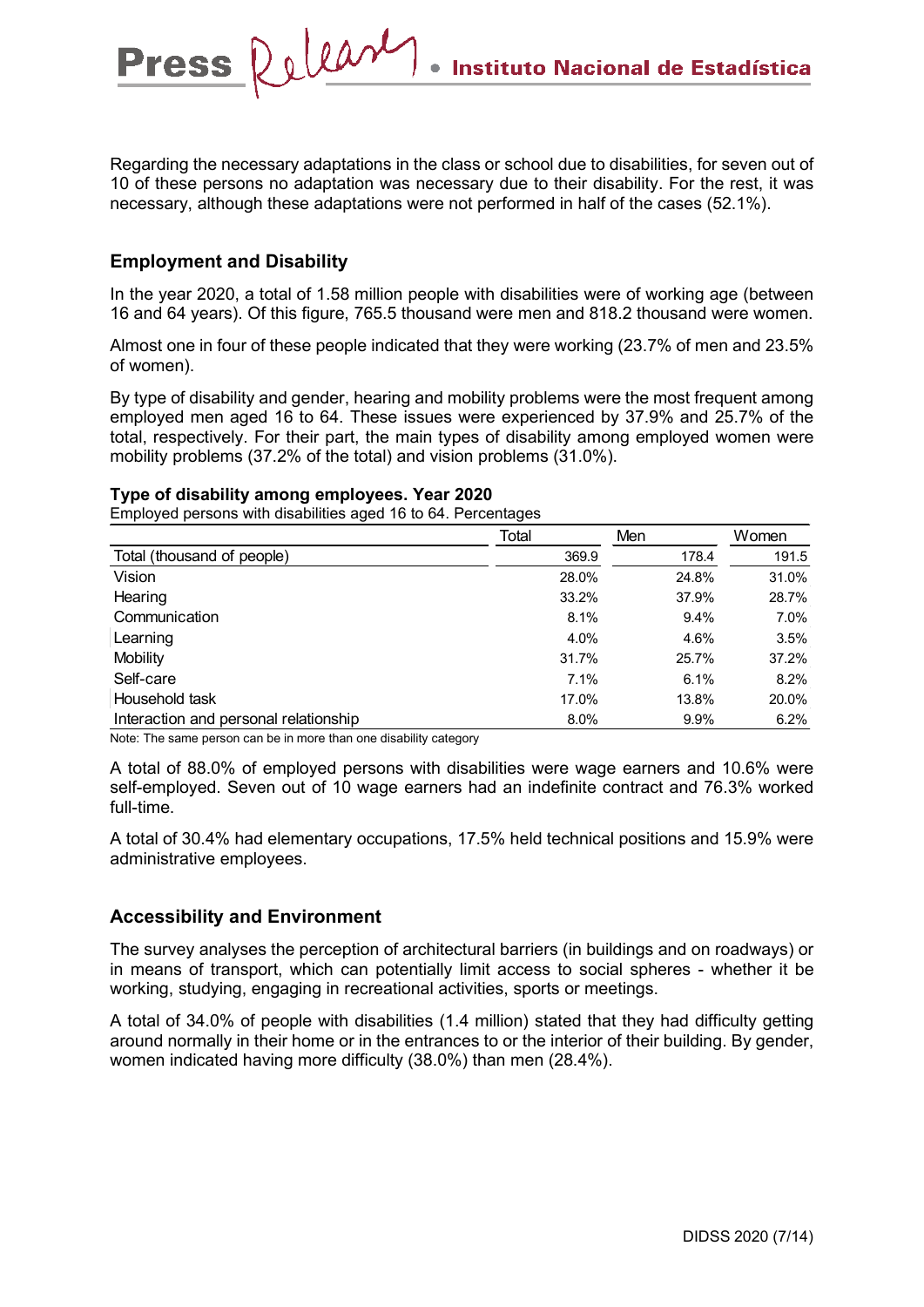This difficulty increases with age. Thus, while in the age group from six to 44 years old, 18.0% of the men and 22.2% of the women with disabilities reported having problems getting around in the home or in their building, in the 80 and over group the percentages were 39.6% in men and 48.0% in women.

The main problem resided in the entrance of the building, stairs and garage, which affected 24.6% of people with disabilities (33.4% in the age group of 80 years and over).

#### **Difficulties with housing access and mobility by age group**

Population aged six and over with a disability. Percentages

Press Relear



In 2020, one and a half million people with disabilities (36.2% of the total) reported having difficulty getting around in public buildings or in the surrounding urban environment. A total of 42.2% were 80 years of age or older.

On the other hand, 43.8% of the population with disabilities aged six and over (1.8 million) indicated that they had difficulty getting around on public transport. This difficulty was accentuated in those over 80 years of age, up to 60.8% of the total (764 thousand people).

Public transport and private vehicles were the means in which most people with disabilities found it difficult to function (40.3% and 21.4% of the total, respectively). This difficulty was less in special transport vehicles, such as ambulances (11.4%).

#### **Difficulties with transportation access and travel by age groups**

Population aged six and over with a disability. Percentages

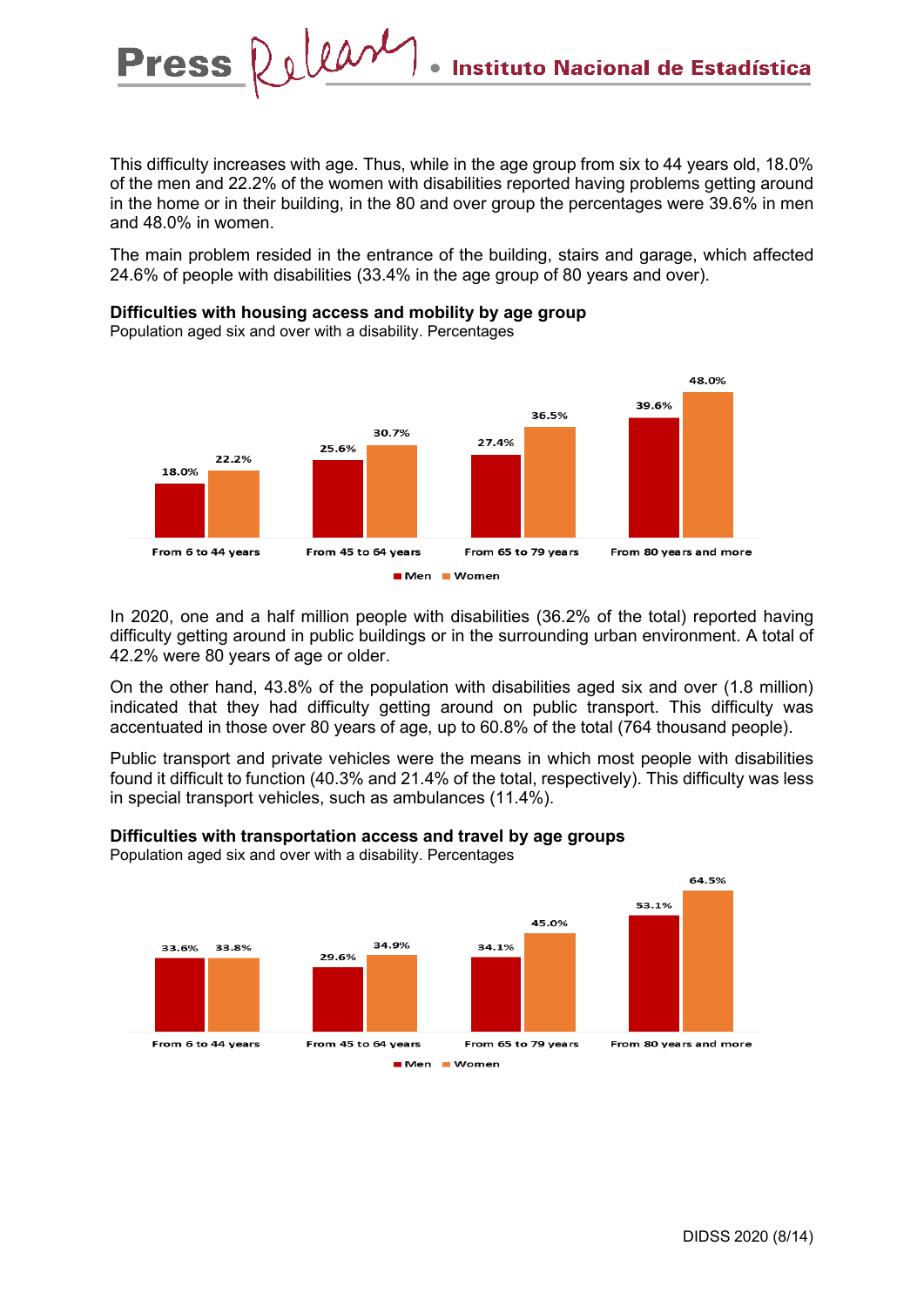The survey also looks into difficulties with the new information and communication technologies (ICT). A total 39.4% of people with disabilities aged six and over were conditioned to access them. By gender, 41.1% of women, compared to 37.0% of men.

This disability-motivated difficulty increased with age. It thus affected 29.9% of persons aged six to 44, compared to 57.6% of those aged 80 and over.

By type of disability, people with hearing difficulties reported the fewest accessibility problems.

On the other hand, people with self-care problems perceived the most barriers, except in the use of new technologies: here it was people with learning problems who encountered the greatest difficulties.

#### **Accessibility problems due to disability, by disability type**

Release

**Percentages** 

**Press** 

|                                       | People<br>(thousands) | Dificulty in the<br>house $(\% )$ | Dificulty in<br>public buildings<br>(%) | Dificulty in<br>transports<br>(%) | Dificulty in new<br>technologies (%) |
|---------------------------------------|-----------------------|-----------------------------------|-----------------------------------------|-----------------------------------|--------------------------------------|
|                                       | 4,318.1               | 34.0%                             | 36.2%                                   | 43.8%                             | 39.4%                                |
| Vision                                | 1,051.3               | 36.4%                             | 42.2%                                   | 48.0%                             | 51.9%                                |
| Hearing                               | 1,230.0               | 28.3%                             | 30.9%                                   | 36.7%                             | 40.0%                                |
| Communication                         | 947.5                 | 42.9%                             | 51.0%                                   | 60.1%                             | 68.0%                                |
| Learning                              | 705.4                 | 43.6%                             | 52.8%                                   | 62.4%                             | 70.0%                                |
| Mobility                              | 2.403.7               | 47.7%                             | 47.0%                                   | 58.6%                             | 43.7%                                |
| Self-care                             | 1,363.5               | 55.2%                             | 55.8%                                   | 68.3%                             | 58.9%                                |
| Household task                        | 2,007.4               | 50.2%                             | 52.6%                                   | 63.7%                             | 53.1%                                |
| Interaction and personal relationship | 607.7                 | 42.0%                             | 49.1%                                   | 57.1%                             | 61.6%                                |

Note: The same person can be in more than one disability category

## **Homes, family life and social relations**

In 2020, one out of every five Spanish households (20.5% of the total) contained at least one person with a disability.

In more than a million households, the person with a disability lived alone. On the other hand, there were around 270,000 households with more than one person where all members had some type of disability.

#### **Households in which a person with a disability lives**

Totals and Percentages Number of households No disable people % Some disable people % TOTAL **18,800.3 14,945.1 79.5% 3,855.2 20.5%** 1 person **4,942.1** 3,813.9 77.2% 1,128.2 22.8% 2 people **5,706.2** 4,322.4 75.7% 1,383.7 24.3% 3 people **3,839.1** 3,145.8 81.9% 693.3 18.1% 4 people **3,210.9** 2,800.2 87.2% 410.7 12.8% 5 people o more **1,102.0** 862.7 78.3% 239.3 21.7%

One in two people with disabilities were regularly in contact with relatives who did not reside in the same household (54.8%). 25.8% claimed to see them every day or almost every day and 29.0% once or twice a week. These percentages were higher in advanced ages (33.8% and 27.7%, respectively, in the group of people aged 80 and over).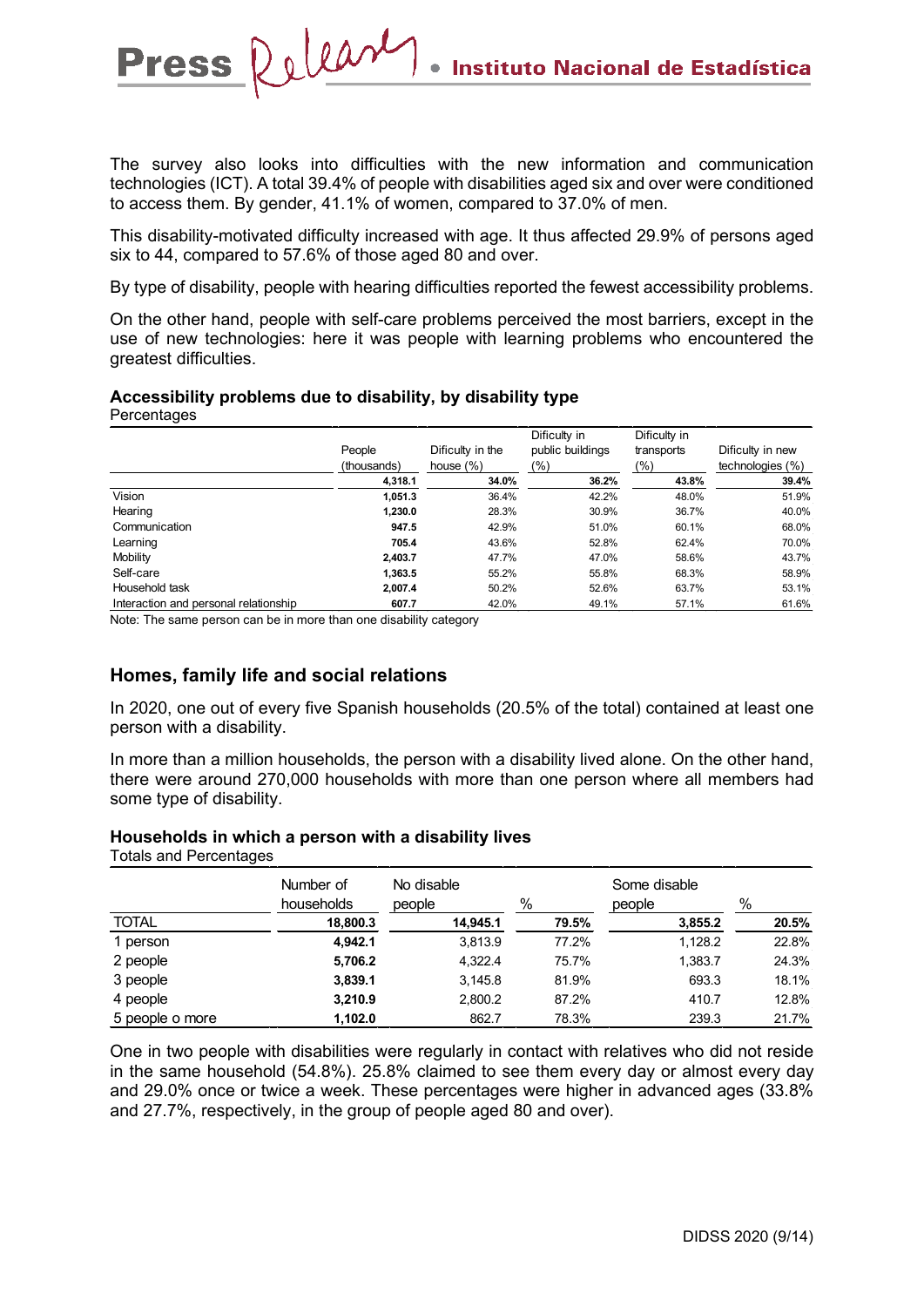Among persons with disabilities who lived alone, six out of 10 said they frequently see their relatives. On the other hand, 21.2% stated that they saw them less than once or twice a month and 15.4% stated that they never saw them.



**Frequency of contact with relatives not residing in the household Percentages** 

Press Relear

The relationship with friends, neighbors or acquaintances was frequent for almost half of people with disabilities (44.3%). This frequency varied with age, going from 51.8% among those aged 6 to 44 years to 39.9% among those aged 80 or over.

Half of the people with disabilities who lived alone frequently interacted with friends, neighbors or acquaintances. For their part, one in three said they had no relationship.



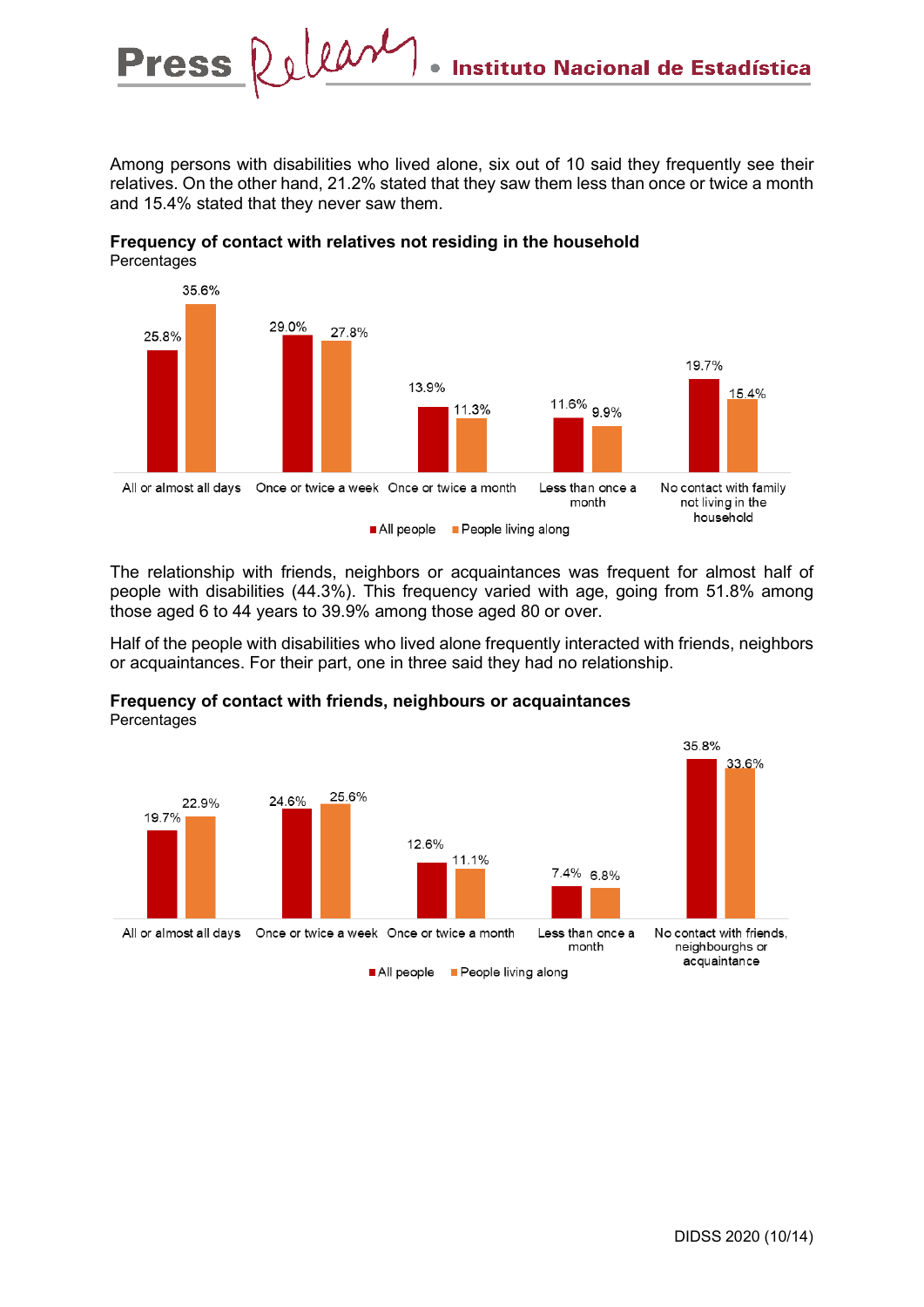## **Discrimination**

Press Relear

The survey allows us to obtain information on the perception of discrimination by persons with disabilities in different situations in their daily lives. In the school environment, four out of 10 children with disabilities between the ages of six and 15 stated that they had felt discriminated against. A total of 24.6% said sometimes, 9.8% many times and 4.5% constantly.

Among those over 16 years of age with disabilities who carried out some type of studies in 2020, the perception of discrimination affected two out of 10. A total of 12.9% felt discriminated against on some occasion, 3.9% many times and 0.7% constantly.

#### **Perception of discrimination in school environment** People with disabilities from six to 15 years old **Perception of discrimination in the school environment** People with disabilities who are 16 years old and over

A lot of Constantly 4.5% times 9.8% Sometimes **Never** 24.6% 61.1%



In the workplace, nine out of 10 people with disabilities stated that they did not feel discriminated against. A total of 1.2% stated that they suffer discrimination constantly.

People whose disability affected interactions and personal relationships were those who most reported experiencing situations of discrimination, both at school and at work.

## **Primary Caregivers**

Almost half of the people with disabilities aged six and over reported receiving care or personal assistance. A total of 24.6% received this care only from people residing in their home, 12.1% from non-residents, and in 13.0% of cases the care was provided by both.

A total of 63.7% of these caregivers were women, with the most frequent profiles being women between 45 and 64 years old (41.0% of cases) and men of the same age group (20.7%).

A total of 49.7% of the people receiving care reported being cared for eight or more hours a day.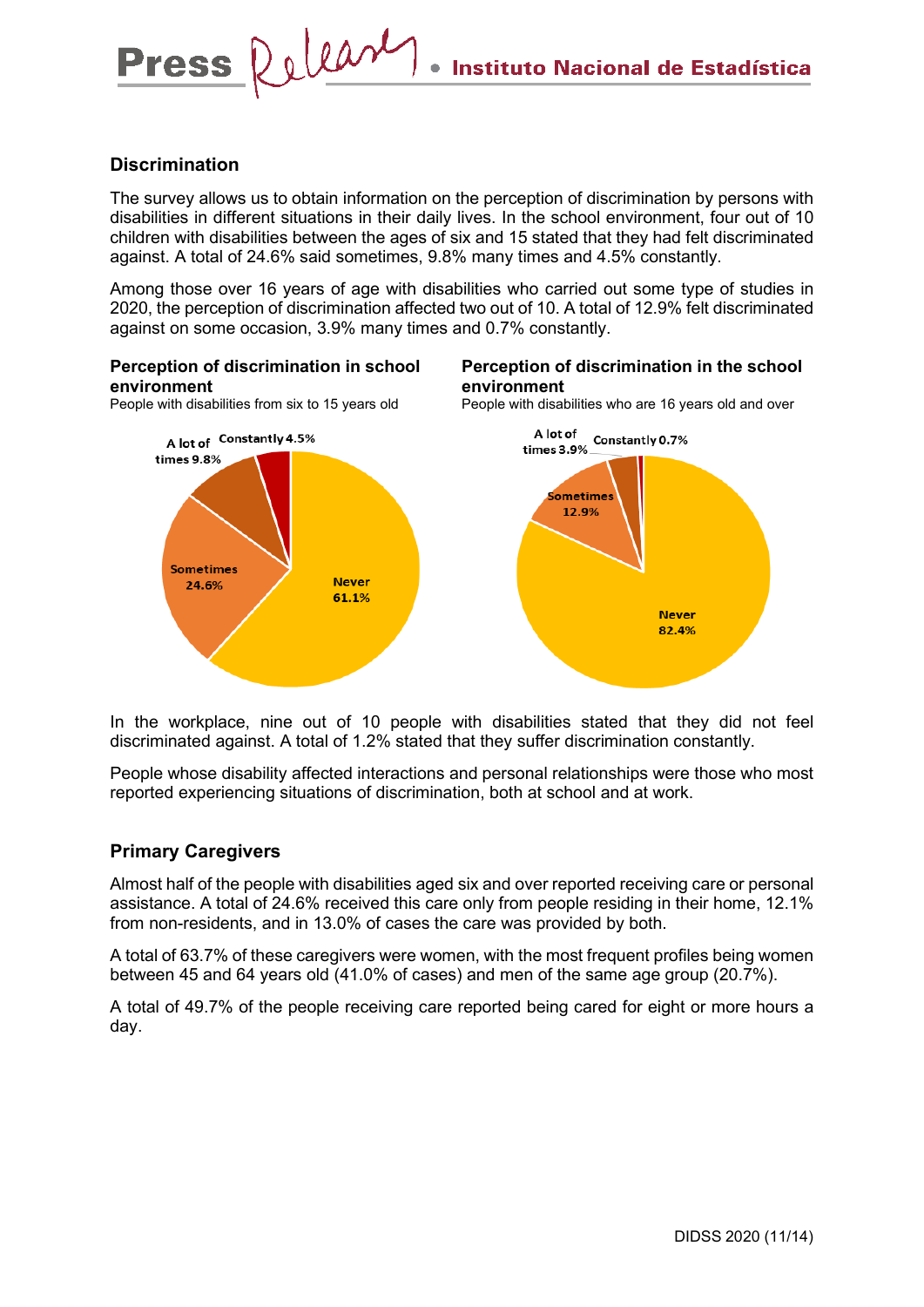Among the people between the ages of six and 44 who received care, the figure of their main caregiver was one of their parents in 69.8% of the cases (10.5% the father and 59.3% the mother).

For 48.1% of people aged 45 to 79, the main caregiver was the spouse or partner.

On the other hand, for 59.1% of people aged 80 and over, the main caregiver was their children (18.0% had a son and 41.1% a daughter).

#### **Main caregiver profile by gender and age group**

Percentages of the total number of caregivers of both genders

Release

**Press** 



## **Limitations in children between two and five years of age**

In 2020, a total of 65.9 thousand minors between the ages of two and five presented some type of limitation (which represented a rate of 39.6 per thousand).

By gender, the incidence was higher among boys (50.3 per thousand) than girls (28.2).

Communication problems were the most frequent limitation, affecting 37.3 out of every thousand boys and 17.9 out of every thousand girls.

#### **Limitations in children between two and five years of age, by gender** Rates per thousand

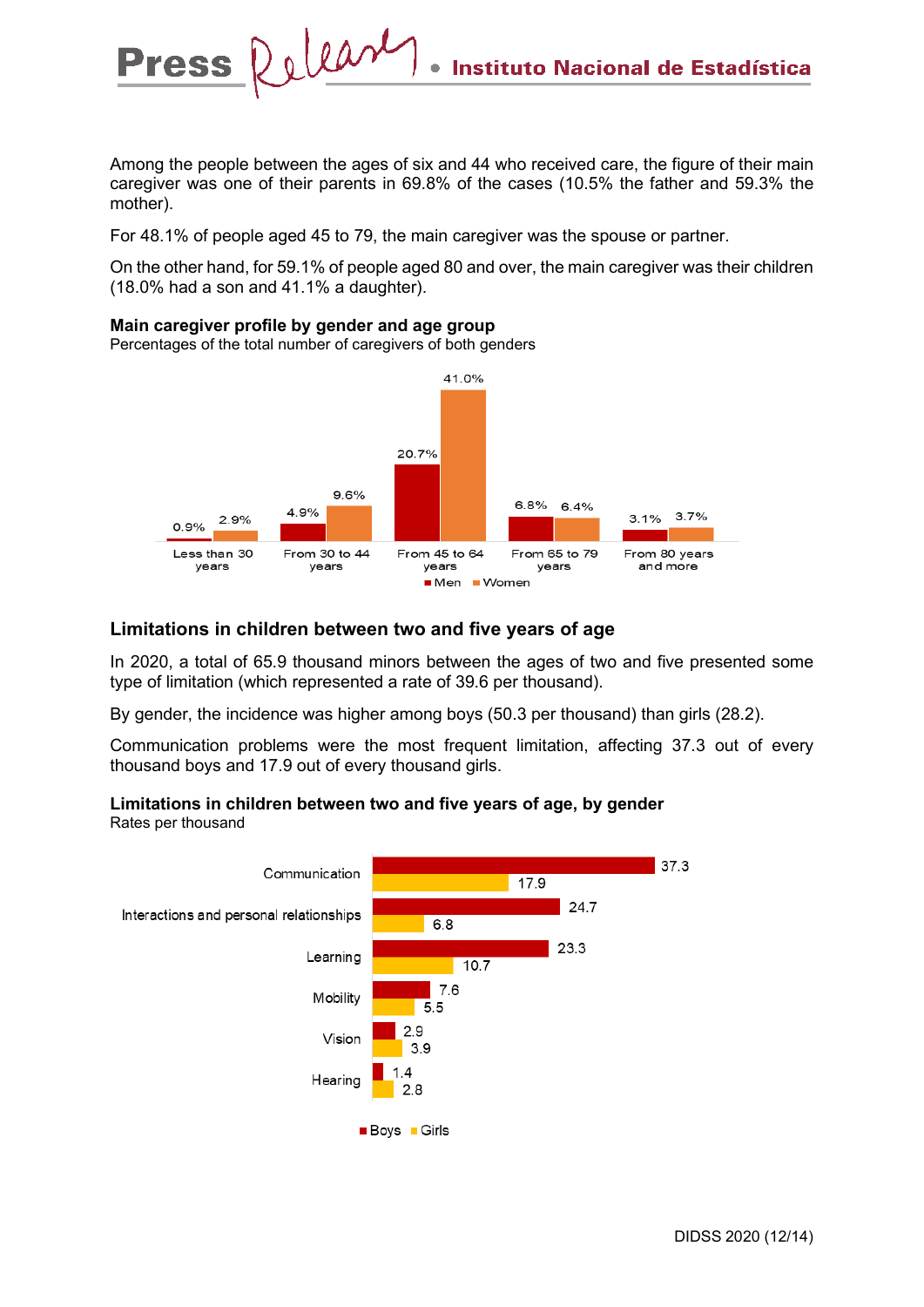In this group, in 84.6% of cases the main caregiver was the mother and in 11.3% the father.

## **Disability rates by Autonomous Communities and Cities**

The highest disability rates of people aged six and over per thousand inhabitants in 2020 were in the autonomous communities of Galicia (116.5), Canarias (115.0) and Castilla-La Mancha (111.4).

On the other hand, the lowest rates were found in Illes Balears (79.0 per thousand inhabitants), Comunidad Foral de Navarra (79.6) and Comunidad de Madrid (80.7).

#### **Disability rates by Autonomous Communities and Cities**

Persons aged six and older

Press Release



## **Data Review and Update**

The data published today is final and is not subject to further revision. All results are available on INEBase.